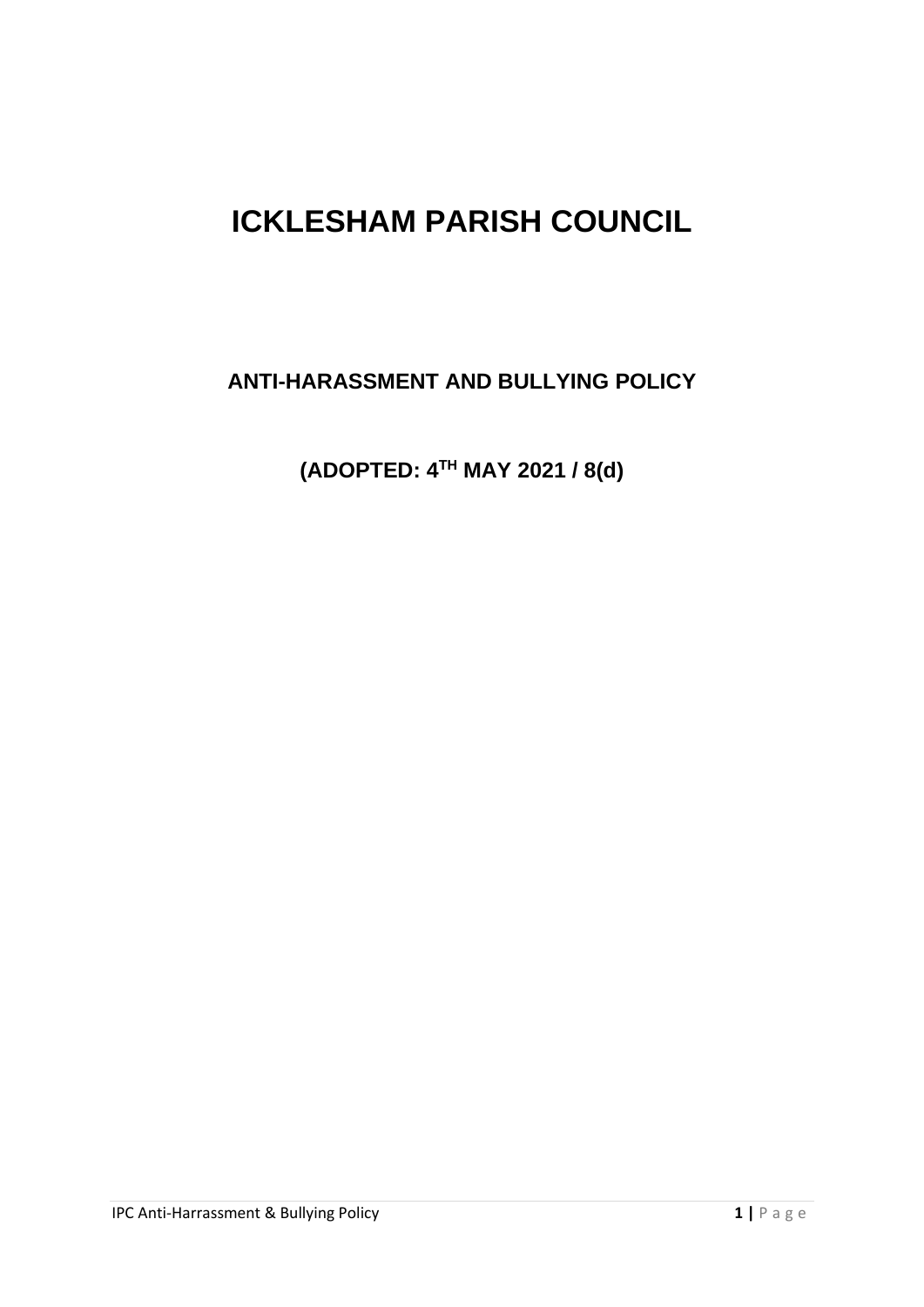# **CONTENTS**

| Introduction                                              | 3              |
|-----------------------------------------------------------|----------------|
| Policy                                                    | 3              |
| What type of treatment amounts to bullying or harassment? | 3              |
| Reporting concerns                                        | $\overline{4}$ |
| Informal resolution                                       | 4              |
| Raising a formal complaint                                | 4              |
| During the investigation                                  | 5              |
| Hearing                                                   | 5              |
| Victimisation                                             | 6              |
| False allegations                                         | 6              |
| Disclosure and confidentiality                            | 6              |
| Use of the disciplinary procedure                         | 6              |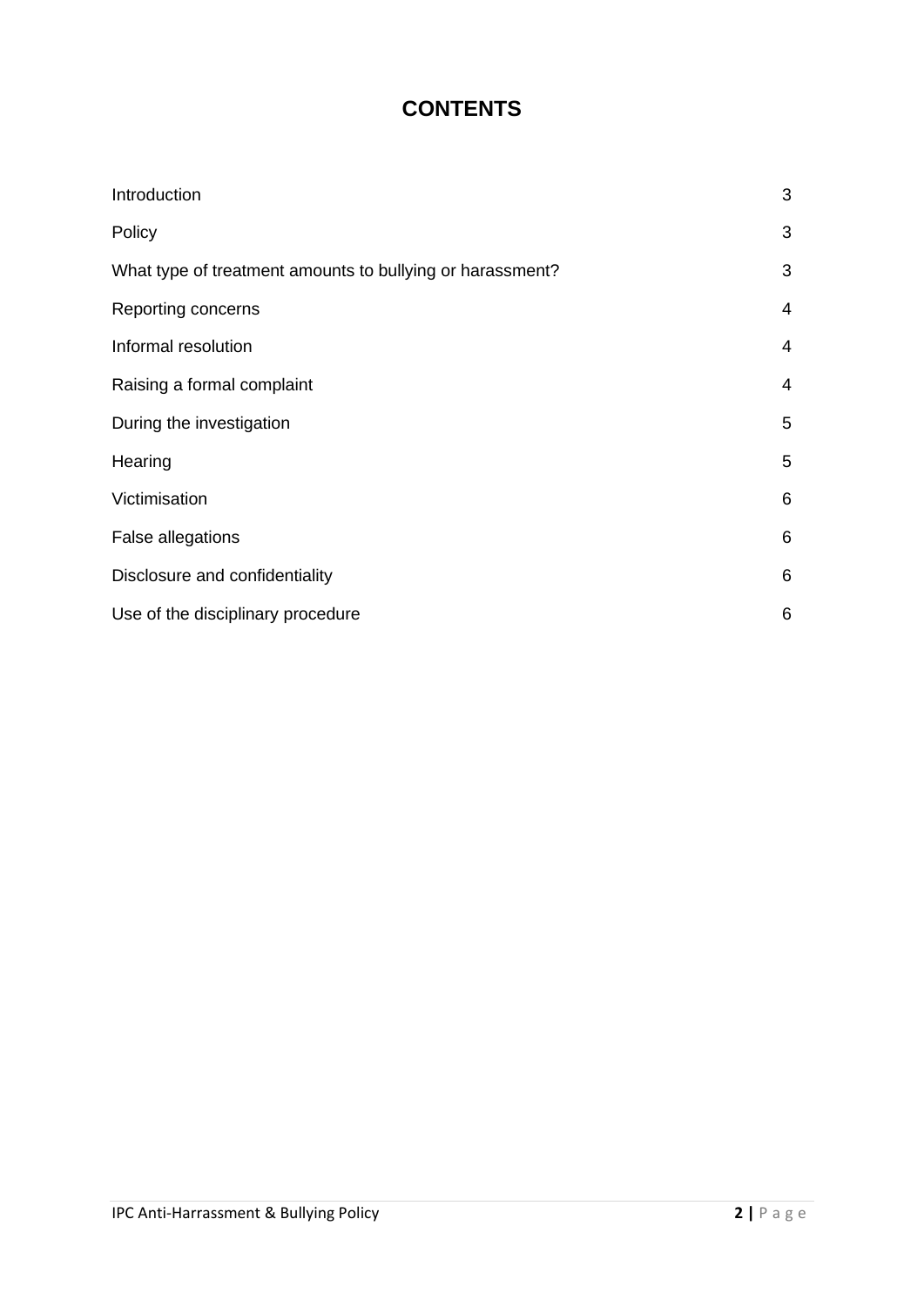#### **Introduction**

All staff should be able to work in an environment free from harassment and bullying and be treated with dignity and respect regardless of gender, sexual orientation, transgender status, marital or family status, colour, race, nationality, ethnic or national origins, creed, culture, religion or belief, age, or disability.

This policy and procedure provide guidance on what to do if you are concerned about bullying or harassment and what to expect if you raise concerns. It applies to all staff (whether permanent, fixed term, or casual), contractors and agency staff.

#### **Policy**

The Council does not tolerate bullying or harassment in the workplace. This is the case for work-related events that take place within or outside of normal working hours; on council property or elsewhere; whether the conduct is a one-off act or repeated course of conduct, and whether done purposefully or not.

The Council does not tolerate retaliation against, or victimisation of, any person involved in bringing a complaint of harassment or bullying. Retaliation or victimisation will also constitute a disciplinary offence, which may in appropriate circumstances lead to dismissal. You should also be aware that if a court or tribunal finds that you have bullied or harassed someone, in some circumstances the treatment may amount to a crime punishable by a fine or imprisonment.

The Council will take appropriate action if any of our staff are bullied or harassed by staff, councillors, members of the public or suppliers.

# **What type of treatment amounts to bullying or harassment?**

**Bullying** is offensive, intimidating, threatening, malicious or insulting behaviour, and/or an abuse or misuse of power that undermines, humiliate or injure the person on the receiving end.

**Harassment** is unwanted conduct related to relevant 'protected characteristics', which are sex, gender reassignment, race (which includes colour, nationality and ethnic or national origins), disability, sexual orientation, religion or belief and age. Harassment amounts to unlawful discrimination if it relates to a 'protected characteristic'.

Examples of bullying and harassment include:

- Verbal abuse or offensive comments, jokes or pranks related to age, disability, gender re-assignment, marriage, civil partnership, pregnancy, maternity, race, religion, belief, sex or sexual orientation
- Lewd or suggestive comments
- Deliberate exclusion from conversations or work activities
- Withholding information, a person needs in order to do their job
- Practical jokes, initiation ceremonies or inappropriate birthday rituals
- Physical abuse such as hitting, pushing or jostling
- Rifling through, hiding or damaging personal property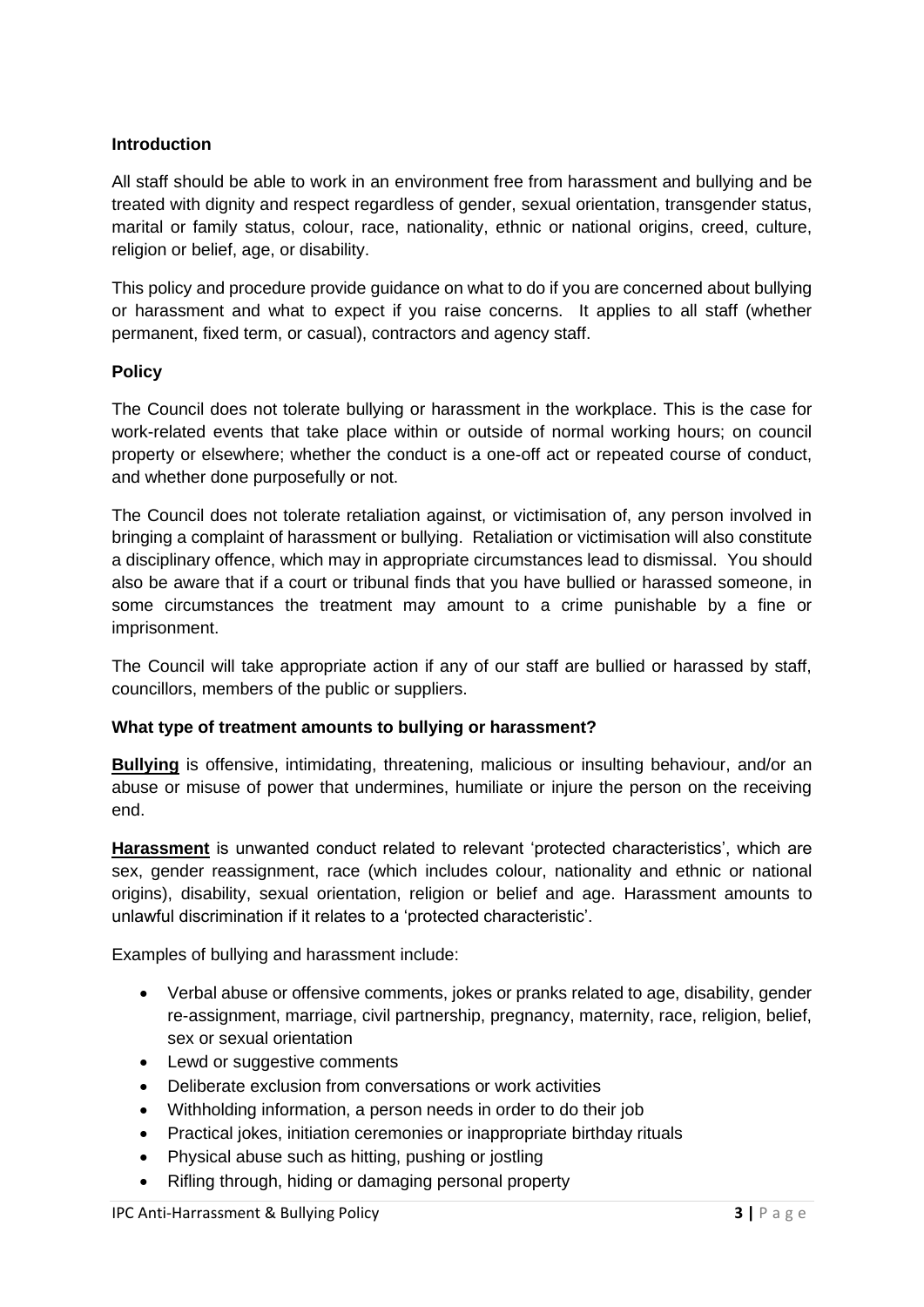- Subjecting a person to humiliation or ridicule, belittling their efforts, often in front of others
- Abusing a position of power

It is important to recognise that conduct which one person may find acceptable, another may find totally unacceptable. All employees must, therefore, treat their colleagues with respect and appropriate sensitivity.

Bullying does not include appropriate criticism of an employee's behaviour or proper performance management.

# **Reporting concerns**

# **What you should do if you witness an incident you believe to harassment or bullying**

If you witness such behaviour you should report the incident in confidence to the RFO or the Chair of Staffing Committee. Such reports will be taken seriously and will be treated in strict confidence as far as it is possible to do so.

# **What you should do if you feel you are being Bullied or Harassed by a member of the public or supplier (as opposed to a colleague)**

If you are being bullied or harassed by someone with whom you come into contact at work, please raise this with the RFO or the Chair of Staffing Committee in the first instance. They will then decide how best to deal with the situation, in consultation with you.

#### **What you should do if you feel you are being Bullied or Harassed by a Councillor**

If you are being bullied or harassed by a councillor, please raise this with the RFO or the Chair of Staffing Committee in the first instance. They will then decide how best to deal with the situation, in consultation with you. There are two possible avenues for you, informal or formal. The Informal Resolution is described below. Formal concerns regarding potential breaches of Code of Conduct breaches will be investigated by the Monitoring Officer.

#### **What you should do if you are being Bullied or Harassed by another member of staff**

If you are being bullied or harassed by a colleague or contractor, there are two possible avenues for you, informal or formal. These are described below.

#### **Informal resolution**

If you are being bullied or harassed you may be able to resolve the situation yourself by explaining clearly to the perpetrator(s) that their behaviour is unacceptable, contrary to our policy and must stop. Alternatively, you may wish to ask the RFO, a colleague or another councillor to put this on your behalf or to be with you when confronting the perpetrator(s).

If the above approach does not work or if you do not want to try to resolve the situation in this way, or if you are being bullied by your own manager, you should raise the issue with the Chair of the Council. The Chair or Chair of Staffing Committee will discuss with you the option of trying to resolve the situation informally by: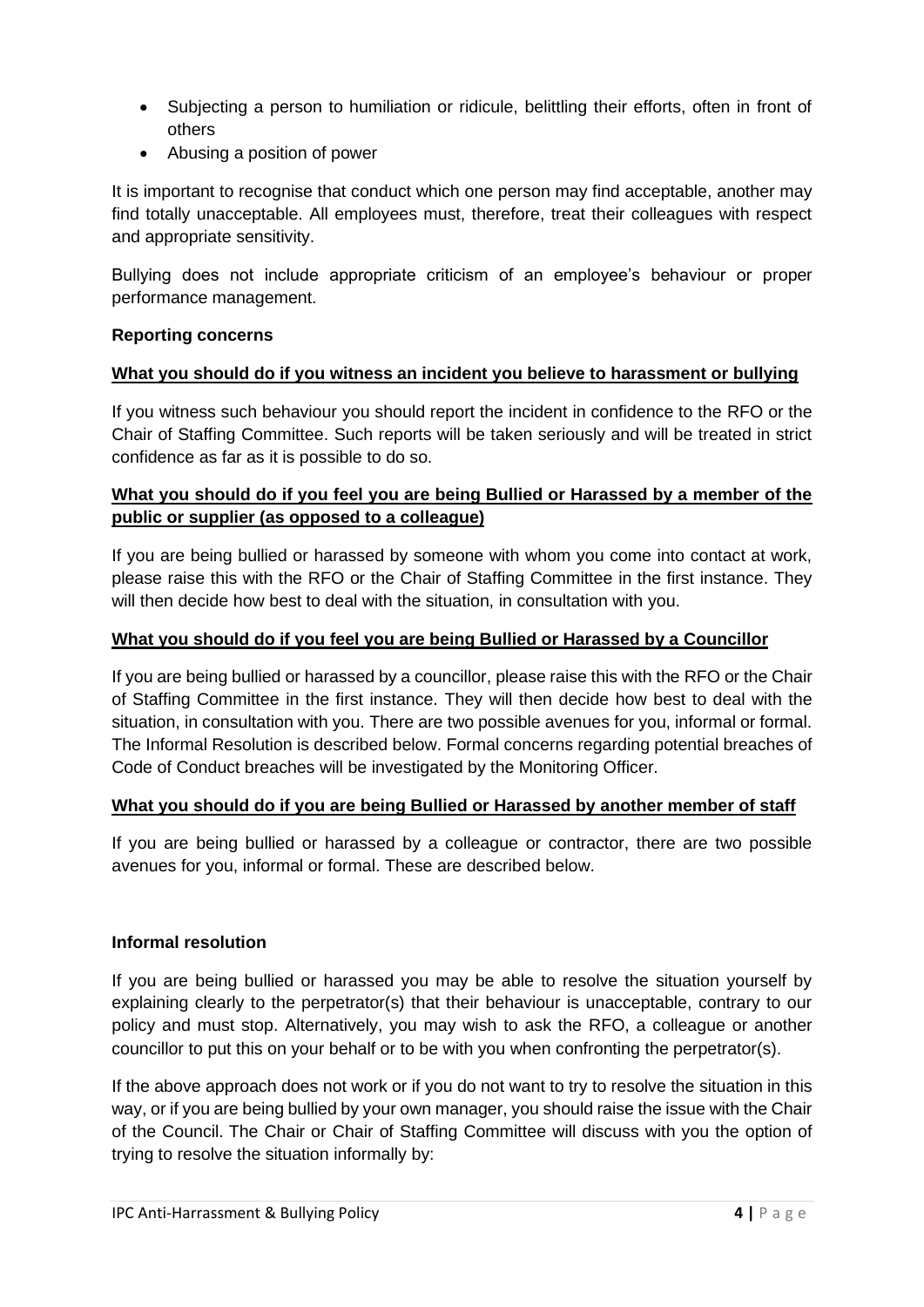- Telling the alleged perpetrator(s), without prejudging the matter, that there has been a complaint that their behaviour is having an adverse effect on a member of staff;
- That such behaviour is contrary to our policy;
- That for employees, the continuation of such behaviour could amount to a serious disciplinary offence.

It may be possible to have the conversation with the alleged perpetrator without revealing your name, if this is what you want. They will also stress that the conversation is confidential.

In certain circumstances we may be able to involve a neutral third party to facilitate a resolution of the problem. The Chair will discuss this with you if it is appropriate.

If your complaint is resolved informally, the alleged perpetrator(s) will not usually be subject to disciplinary sanctions. However, in exceptional circumstances (such as a serious allegation of harassment or in cases where a problem has happened before) the council may decide to investigate further and take more formal action notwithstanding that you raised the matter informally. We will consult with you before taking this step.

# **Raising a formal complaint…**

If informal resolution is unsuccessful or inappropriate, you can make a formal complaint about the harassment or bullying to the RFO or the Chair of the Council. A formal complaint may ultimately lead to disciplinary action against the perpetrator(s) where they are employed.

The RFO or the Chair of the Council will appoint someone to investigate your complaint. You will need to co-operate with the investigation and provide the following details (if not already provided):

- The name of the alleged perpetrator(s),
- The nature of the harassment or bullying,
- The dates and times the harassment or bullying occurred
- The names of any witnesses and
- Any action taken by you to resolve the matter informally

#### … **against a colleague or contractor**

The alleged perpetrator(s) would need to be told your name and the details of your complaint for the issue to be investigated properly. However, we will carry out the investigation as confidentially and sensitively as possible. Where you and the alleged perpetrator(s) work in proximity to each other, we will consider whether it is appropriate to separate you whilst the matter is being investigated.

#### … **against a member of the public or supplier**

We will investigate the complaint as far as possible by contacting the member of public or the supplier's employer and asking for a response to the allegations.

#### … **against a councillor**

Formal concerns regarding potential breaches of Code of Conduct breaches will be investigated by the Monitoring Officer.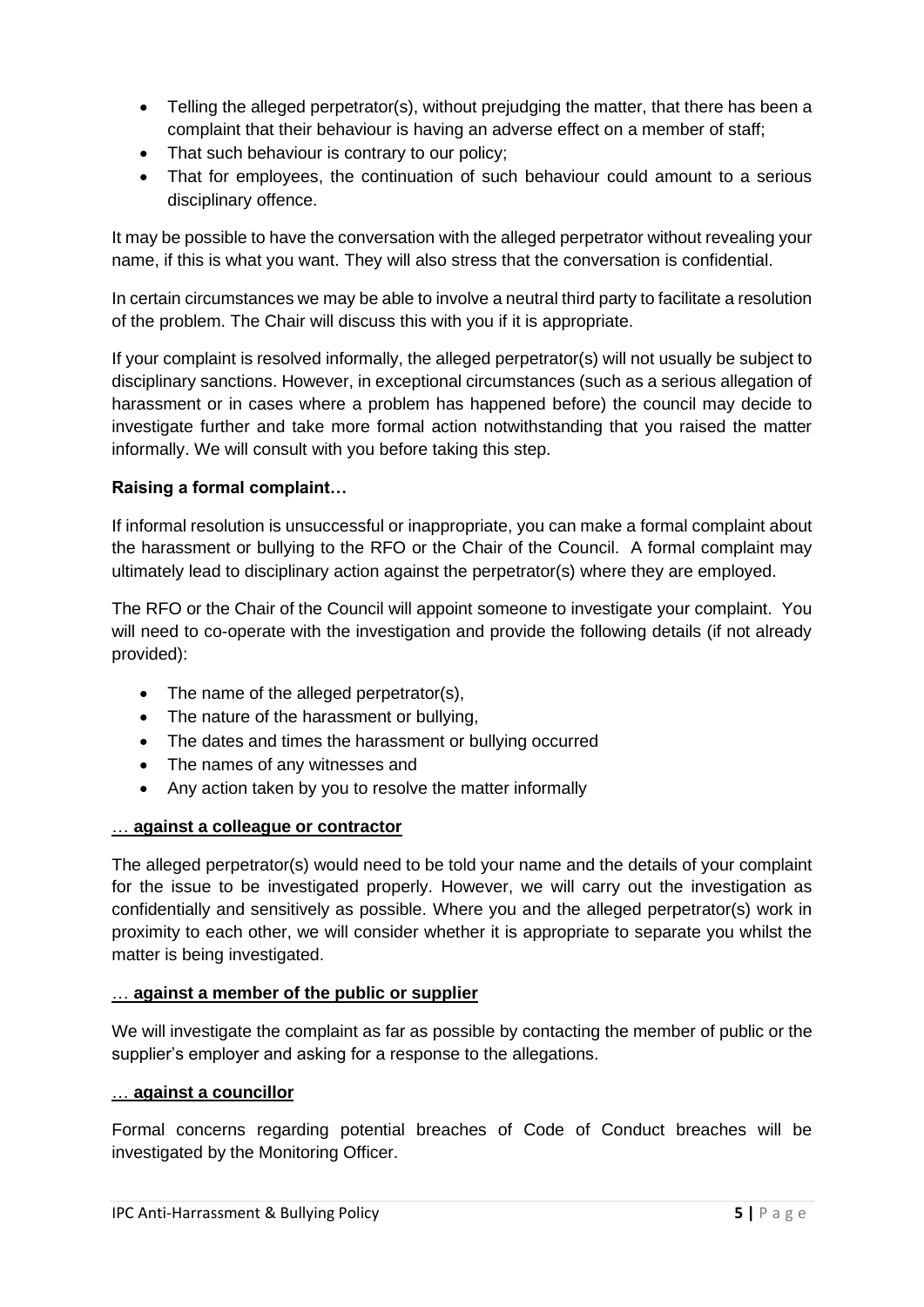# **During the investigation**

Investigations will be carried out promptly, sensitively and, as far as possible, confidentially. If, after an investigation, we decide that an employee has harassed or bullied another employee, then the employee may be subject to disciplinary action, up to and including dismissal.

The Council will consider how to protect your health and wellbeing whilst the investigation is taking place and discuss this with you. Depending on the nature of the allegations, the Investigator may want to meet with you to better understand your compliant. Whilst there is no Statutory right to be accompanied at investigation meetings, the Investigator will consider your request if you want to have a work colleague or union representative with you at that meeting.

#### **Hearing**

After the investigation, a panel will meet with you in a Grievance Hearing (following the Grievance Procedure) to consider the complaint and the findings of the investigation. At the meeting you may be accompanied by a fellow worker or a trade union official.

After the meeting the panel will write to you to inform you of the decision and to notify you of your right to appeal if you are dissatisfied with the outcome. You should put your appeal in writing explaining the reasons why you are dissatisfied with the decision. Your appeal will be heard under the appeal process that is described in the Grievance Procedure.

#### **Victimisation**

Employees and others who make allegations of bullying or harassment in good faith will not be treated less favourably as a result.

#### **False allegations**

False accusations of harassment or bullying can have a serious effect on innocent individuals. Staff and others have a responsibility not to make false allegations. False allegations made in bad faith will be dealt with under our disciplinary procedure.

#### **Disclosure and confidentiality**

We will treat personal data collected during this process in accordance with the data protection policy. Information about how data is used and the basis for processing data is provided in the employee privacy notice.

#### **Use of the disciplinary procedure**

Harassment and bullying constitute serious misconduct. If, at any stage from the point at which a complaint is raised, we believe there is a case to answer and a disciplinary offence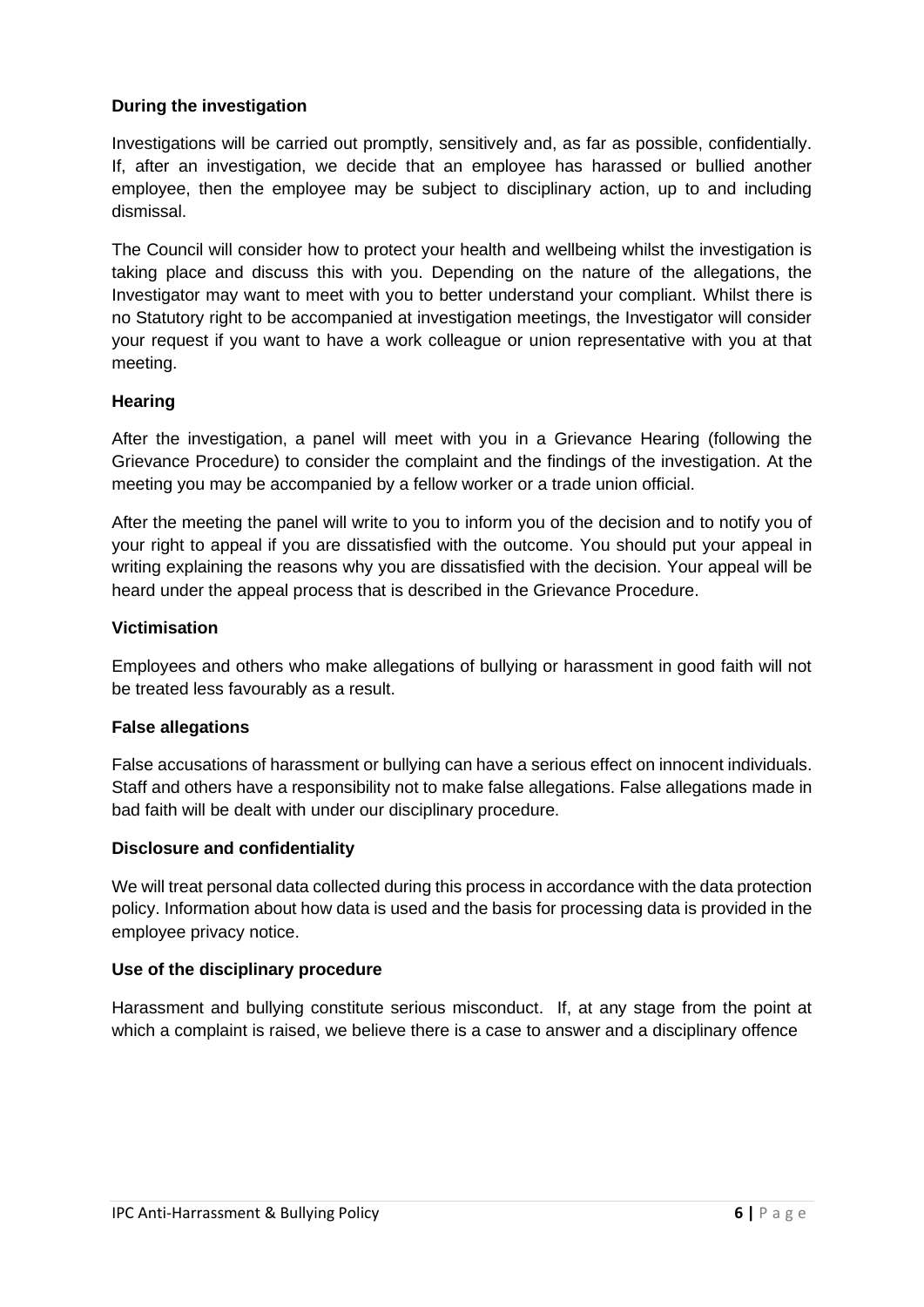might have been committed, we will instigate our disciplinary procedure. Any employee found to have harassed or bullied a colleague will be liable to disciplinary action up to and including summary dismissal.

**ADOPTED: 4TH MAY 2021 / 8(d)**

SIGNED: Cllr P Turner DATED: 4<sup>TH</sup> May 2021

**Chairman of Meeting**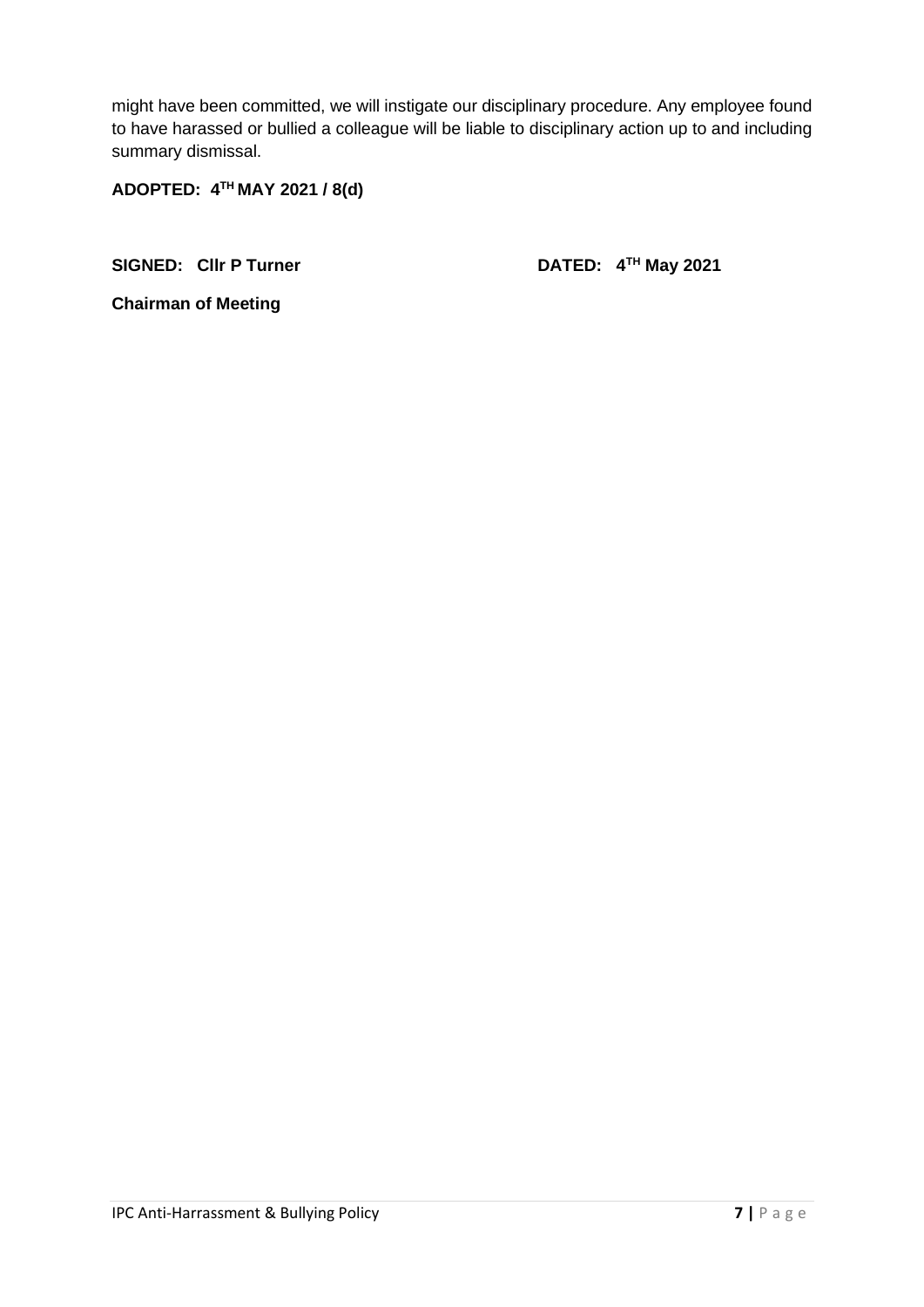# **Notes**

1. Protected characteristics

A 'protected characteristic' is defined in the Equality Act 2010 as age, disability, sex, gender reassignment, pregnancy and maternity, race, sexual orientation, religion or belief, and marriage and civil partnership. It is unlawful to discriminate against an individual because of any of the protected characteristics.

Discrimination includes treating people differently because of a protected characteristic. Harassment is unwanted conduct related to a 'protected characteristic'. Employees can complain of harassment even if the behaviour in question is not directed at them. This is because the complainant does not actually need to possess the relevant protected characteristic. An employee can complain of unlawful harassment if they are related someone with a protected characteristic, or because a colleague believes they have a protected characteristic.

# 2. Legal risks

An employee does not need to be employed to make a discrimination claim at a tribunal.

- Job applicants who believe they have not been appointed because of a 'protected characteristic' can make a claim.
- New or established employees who are dismissed because of a health condition can make a discrimination claim at a tribunal.
- An employee in their probationary period may claim discrimination if their employment has been ended for no credible reason.
- An employee subjected to harassment can make a discrimination claim at a tribunal.
- An employee asked to retire can make a discrimination claim at a tribunal.

Successful unfair dismissal claims are limited to a compensation cap, whereas those for unlawful discrimination have no cap.

A positive employment culture, and swift action if conduct falls beneath acceptable standards will help mitigate the risks. An unhealthy culture will make it difficult to defend claims.

The time to defend and the cost of defending tribunal claims can be significant, irrespective of the outcome.

3. Culture and behaviour

Modern day workforces are eclectic, and a positive culture throughout the council enables staff with different backgrounds and beliefs to share ideas and shape how the council achieves what councillors decide for the community.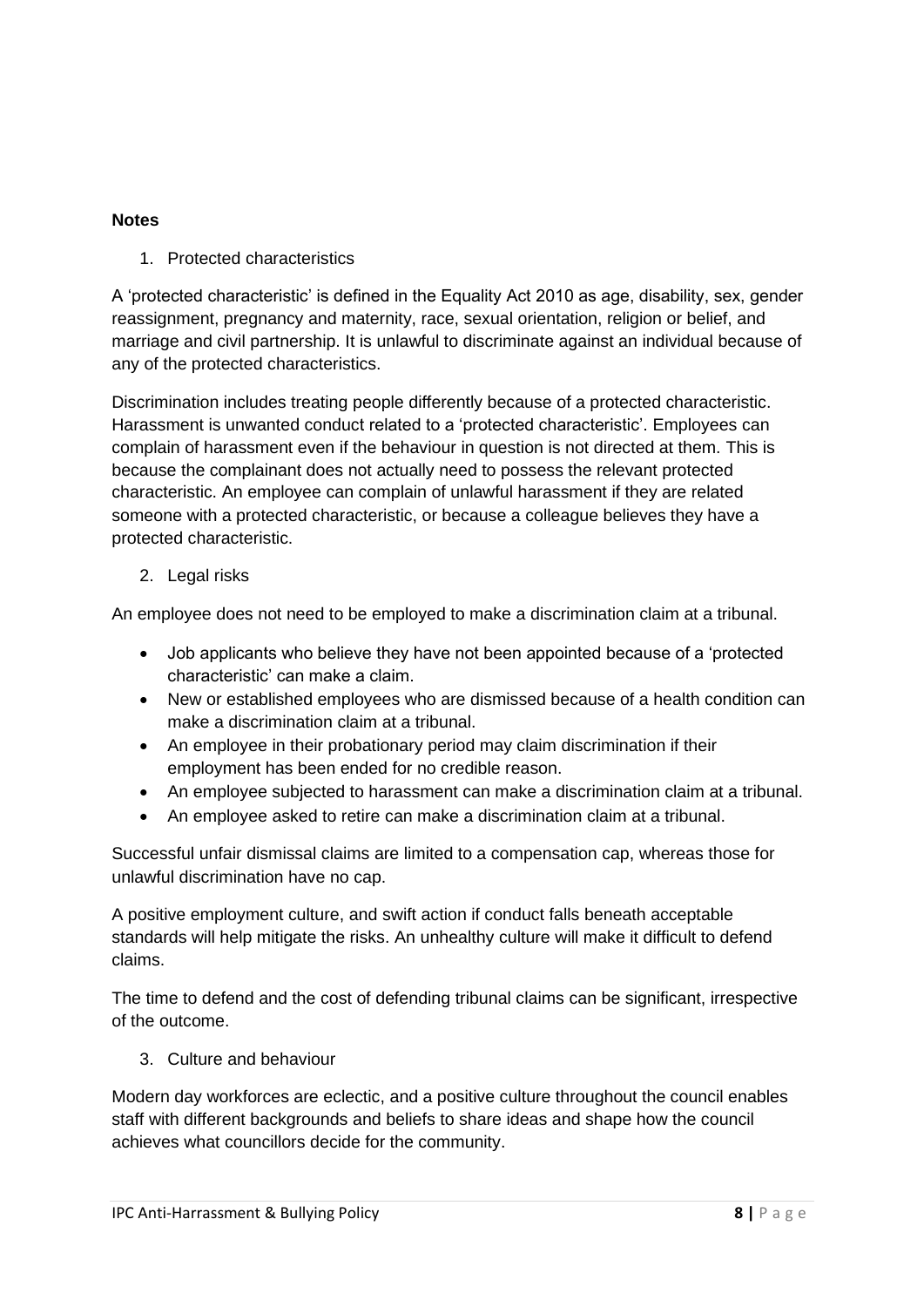Different people find different things acceptable. It may not be obvious that some behaviour would be unwelcome or could offend a person. Those in positions of 'power' over an employee may not always understand how words or actions are received. An employee may not always find it easy to communicate how they really feel. 'Banter' that on the face of it is reciprocated may nonetheless be unwelcomed and damaging. Others who overhear comments, or learn of them third hand, will form judgements about the culture.

Whilst both staff and councillors jointly determine what the working culture is like, councillors are key in demonstrating what is and isn't acceptable behaviour. This is apparent from how councillors behave with each other in council meetings and also in how standards of behaviour are applied through the use of informal discussion and formal policies. Examples of unacceptable behaviour at work include (but are not limited to):

- physical conduct ranging from touching to sexual advances and serious assault;
- the offer of rewards for going along with sexual advances, e.g. promotion, access to training;
- suggestions that refusing sexual advances will adversely affect aspects relating to employment (such as pay, promotion, training, work opportunities, or any other condition of employment or development;
- comments about a person's appearance;
- jokes or comments of a sexual or racial nature or about an individual's age, disability, sexual orientation or religion;
- questions about a person's sex life;
- unwanted nicknames, especially related to a person's age, race or disability;
- the use of obscene gestures:
- excluding an individual for a non-work reason
- treating an employee differently because they have, or are perceived to have, a 'protected characteristic' or are associated with someone who does;
- the open display of pictures or objects with sexual or racial overtones, even if not directed at any particular person;
- spreading malicious rumours or insulting someone;
- picking on someone or setting them up to fail;
- making threats or comments about someone's job security without good reason;
- ridiculing someone;
- isolation or non-cooperation at work; and
- excluding someone from social activities.
- 4. During the investigation

Employers have duty of care to provide a safe place of work. If a complaint is made, discuss how to manage working relationships whilst the allegation is being investigated and until the outcome is disclosed. This is as much for the protection of the alleged perpetrator as for the aggrieved.

Consider whether a neutral person should be offered as a 'listening ear' for both parties in the investigation. Offer other support that may be appropriate to the situation such as signposting to support groups, time off for counselling etc. If you have suspended a staff member, your duty of care continues and it's important to consider their wellbeing and mental health.